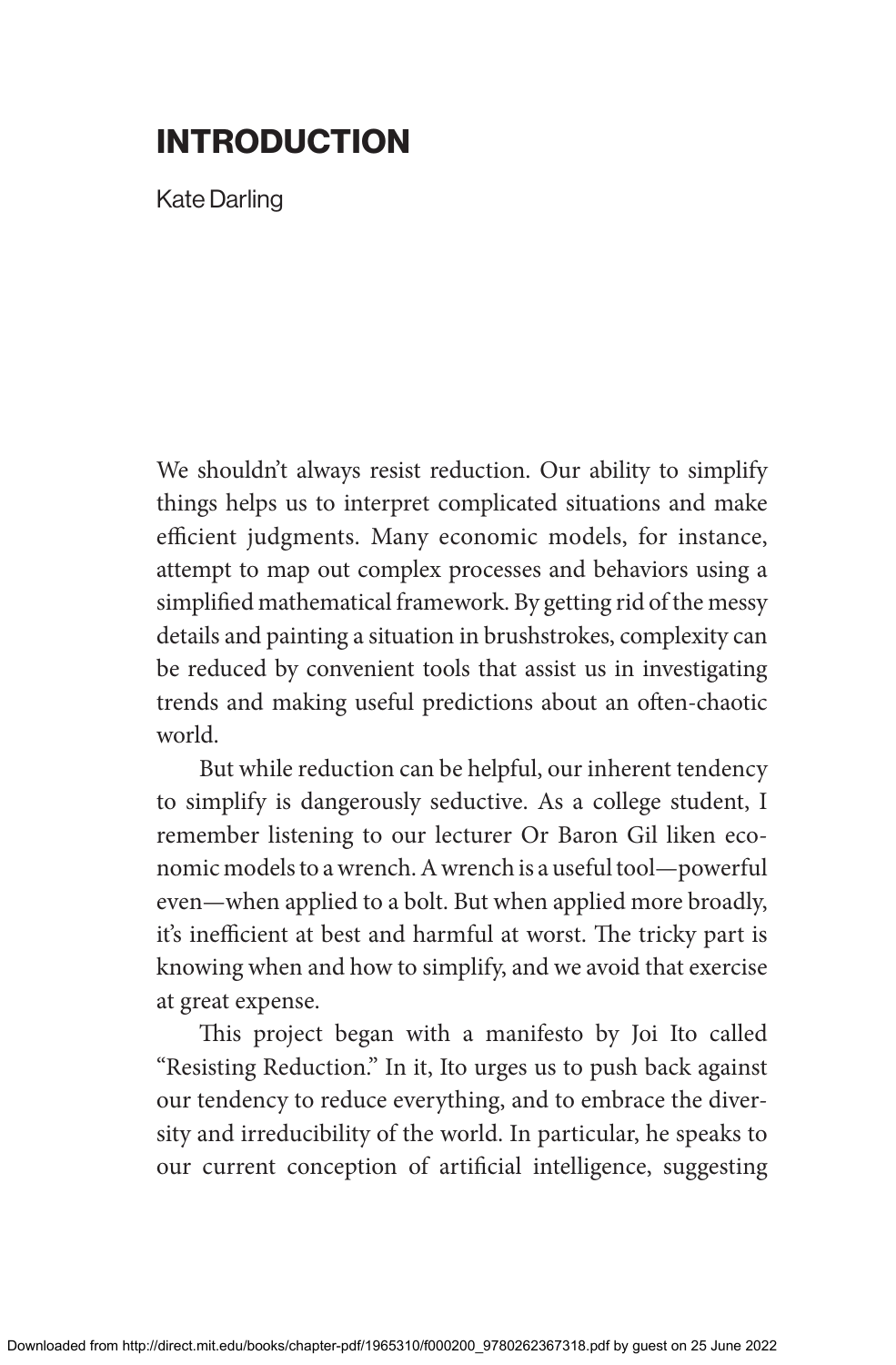that we reframe it as "extended intelligence," and that we apply more diverse measures of success to our future with machines, eschewing our narrow benchmark of economic growth to instead work toward a culture of flourishing.

In an endeavor to embrace the message of the original manifesto, this volume collects essays from others to expand on and probe its ideas, including shining a light on whatever unintentional reduction it might commit. (Even when highlighting the perils of reduction, Ito knew he would be susceptible to veering toward its siren song.) Through an open blind peer-review competition, the editorial team collected 260 abstracts, selected fifty to develop into full essays, published sixteen online in the *Journal of Design and Science*, and selected ten as the competition winners, seven of which are included in this volume.

While Ito's original piece is powerful, this volume as a whole is even more so. Thoughtful, provocative, and beautiful, the diverse collection of responses gathered here provides an insightful guide to different ways of recognizing and addressing the reduction in our approach to artificial (nay, extended) intelligence, and ultimately to ourselves.

\*\*\*

Some readers might connect this project's originator to events that roiled MIT in 2019. In the fall of that year, as this very collection was being readied for publication, Joi Ito stepped down as director of the MIT Media Lab. With his affiliation as director printed on the cover, the MIT Press was forced to shred five thousand copies of this text. I feel I cannot write this introduction without acknowledging these events.

In August 2019, Ito published an apology in which he came forth about accepting funding from Jeffrey Epstein, the late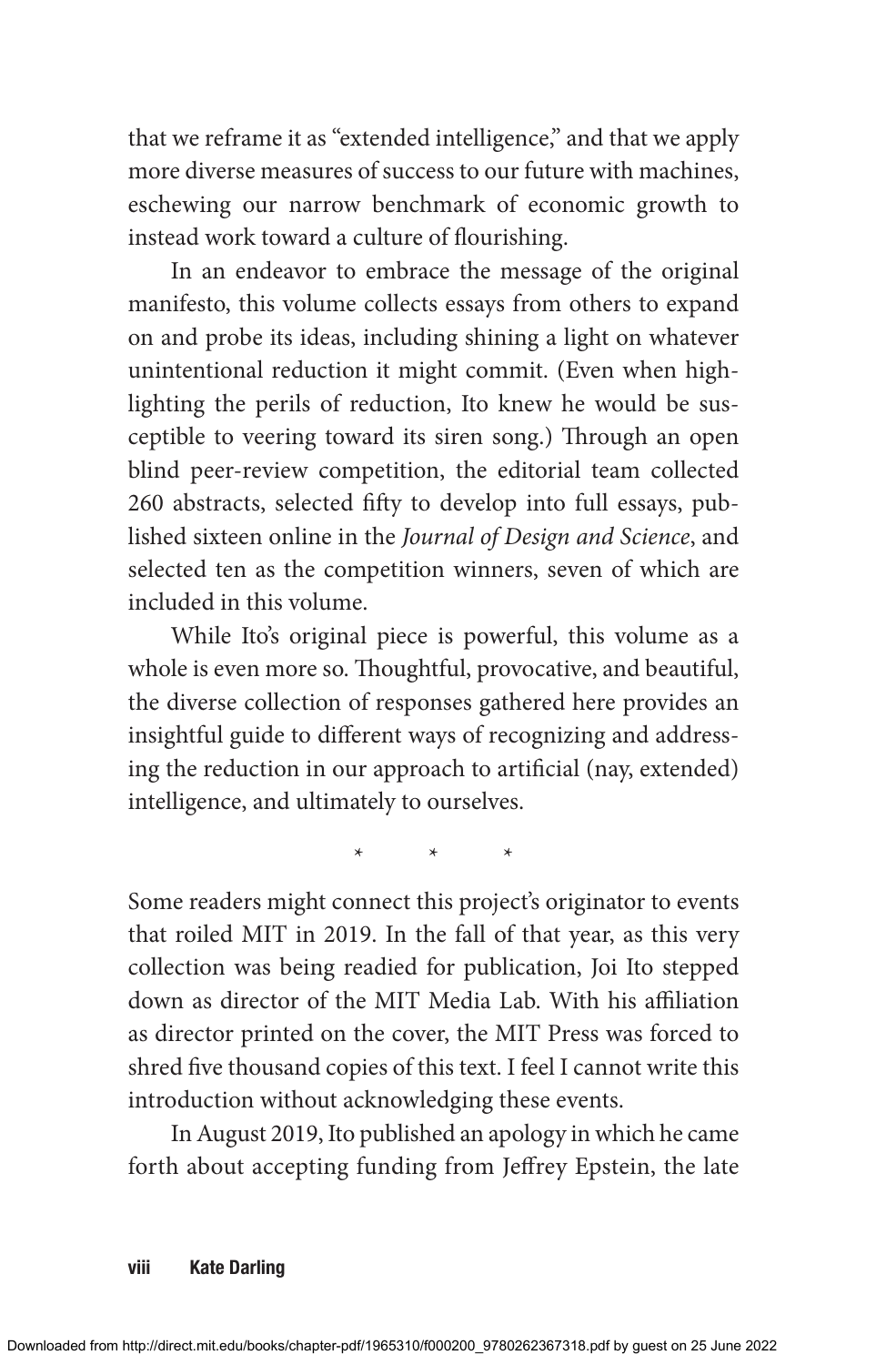financier and convicted sex offender. The statement attracted a large amount of news media and public criticism, culminating a few weeks later in an article by Ronan Farrow in the *New Yorker*, which alleged—in a reductionist way that should have long since been retracted as more facts emerged—that Ito had attempted to conceal the relationship with Epstein and the donations he received on behalf of the Media Lab.<sup>1</sup> Farrow's piece caused further public backlash, and the following day, Ito resigned as director of the Media Lab, as well as from all other institutions with which he was affiliated.

Aja Romano defines getting "canceled" as being "culturally blocked from having a prominent public platform or career."<sup>2</sup> It is caused by public backlash to someone's behavior. The term "cancel culture" has been criticized as a catchall used to delegitimize the voices of the harmed. It also hasn't been as career-damaging as sometimes portrayed, with many of the people who have been publicly called out suffering only a temporary dip in their livelihoods. But the broader point I want to make is that using public backlash as a tool for change is sometimes reductionist.

Don't get me wrong: cancel culture has plenty of justification. At the same time that Ito came forward about the Epstein funding, I was struggling through an internal sexual misconduct investigation at MIT. In June 2019, I had formally reported that my direct supervisor at MIT had slipped his arm around my waist and pulled my body close to his. I detailed how I had tried to end the hug while he grasped me tightly and kissed my cheek, close to the mouth, multiple times, massaged the top of my hip with his hand, and said the words "Don't worry—I'll take care of your career."

While I believe that those accused of sexual misconduct should be protected against baseless accusations, I've personally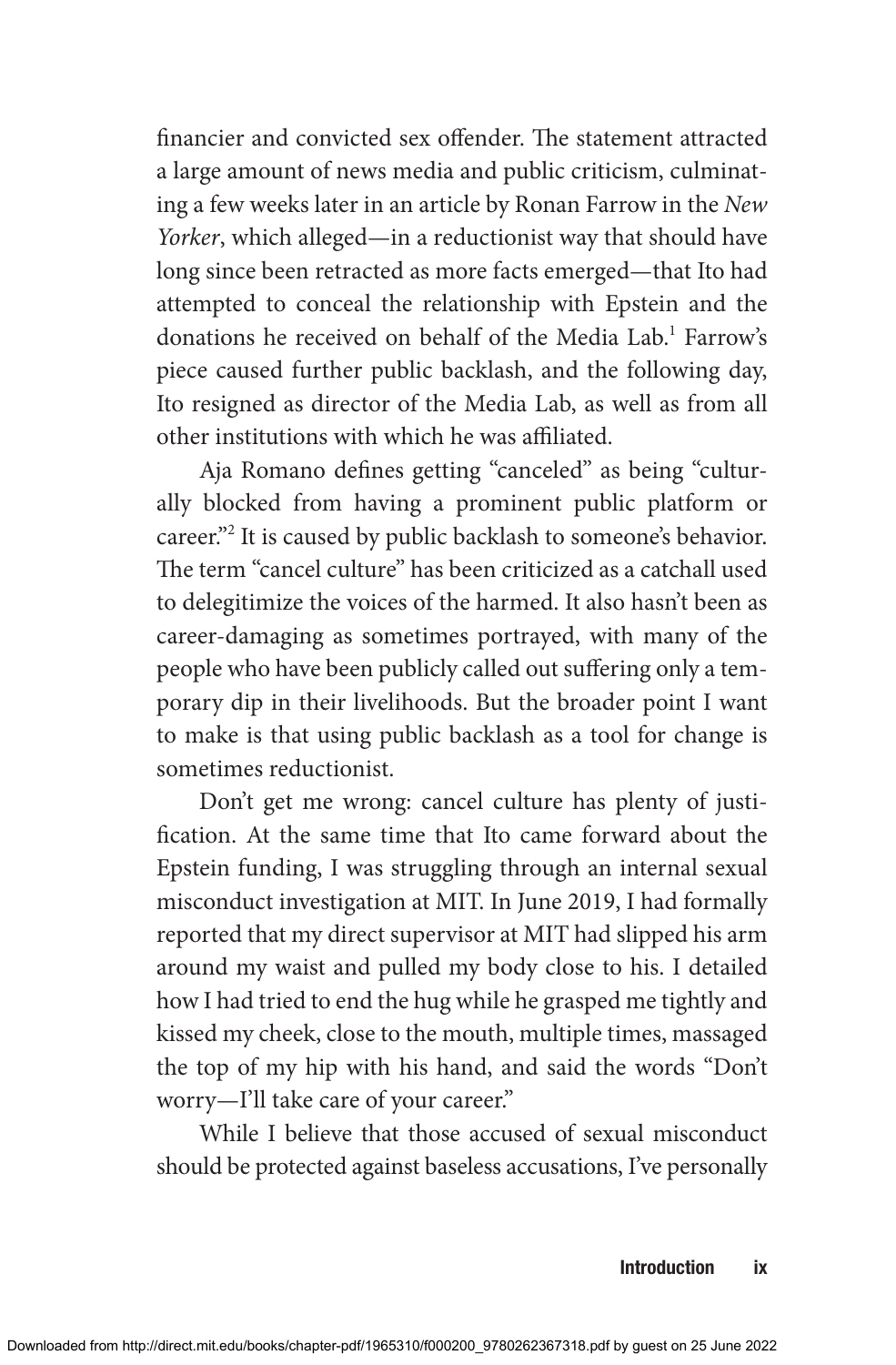experienced the maddening frustration of an internal process that attempts to be "fair" yet makes it nearly impossible for anyone who reports sexual misconduct to prevail. The data shows that this behavior—and worse—remains a massive problem at universities.<sup>3</sup> Those who have suffered, and continue to suffer, these abuses are justifiably angry; and even more so when they're told not to speak ill of the people who have harmed them until the deeds are "proven." Often, cancel culture is the only tool available to those who have been consistently denied justice. Cancel culture needs to exist in certain contexts right now, because, in the complete absence of any adequate solutions, it lets us expose, disarm, and deter some of the harm.

At the same time, let's be clear-eyed about how and when this wrench is inefficient. In the Epstein case, we need to face a difficult truth: Ito's departure removed none of the reasons the harm was allowed in the first place, and may have even created a larger barrier to exposing it.

The backlash from the *New Yorker*'s allegations caused Ito to step down from all of his positions at MIT. However, nextday reporting and a later investigation both revealed errors in the piece and a messier truth: Ito hadn't attempted to conceal the donations as alleged, but rather had continuously disclosed information to MIT's senior leadership, who permitted the donations and instructed him to keep them anonymous.<sup>4</sup> Contrary to popular belief, no policy was violated, meaning the university enabled this donor. Yet the news that MIT's senior leadership was complicit in accepting funding from Epstein received comparatively little interest from the media or the general public.<sup>5</sup>

As Vafa Ghazavi argues in "Systems Justice, AI, and the Moral Imagination" (chapter 7), we need to hold people accountable, but also think in terms of incentives and culture, and more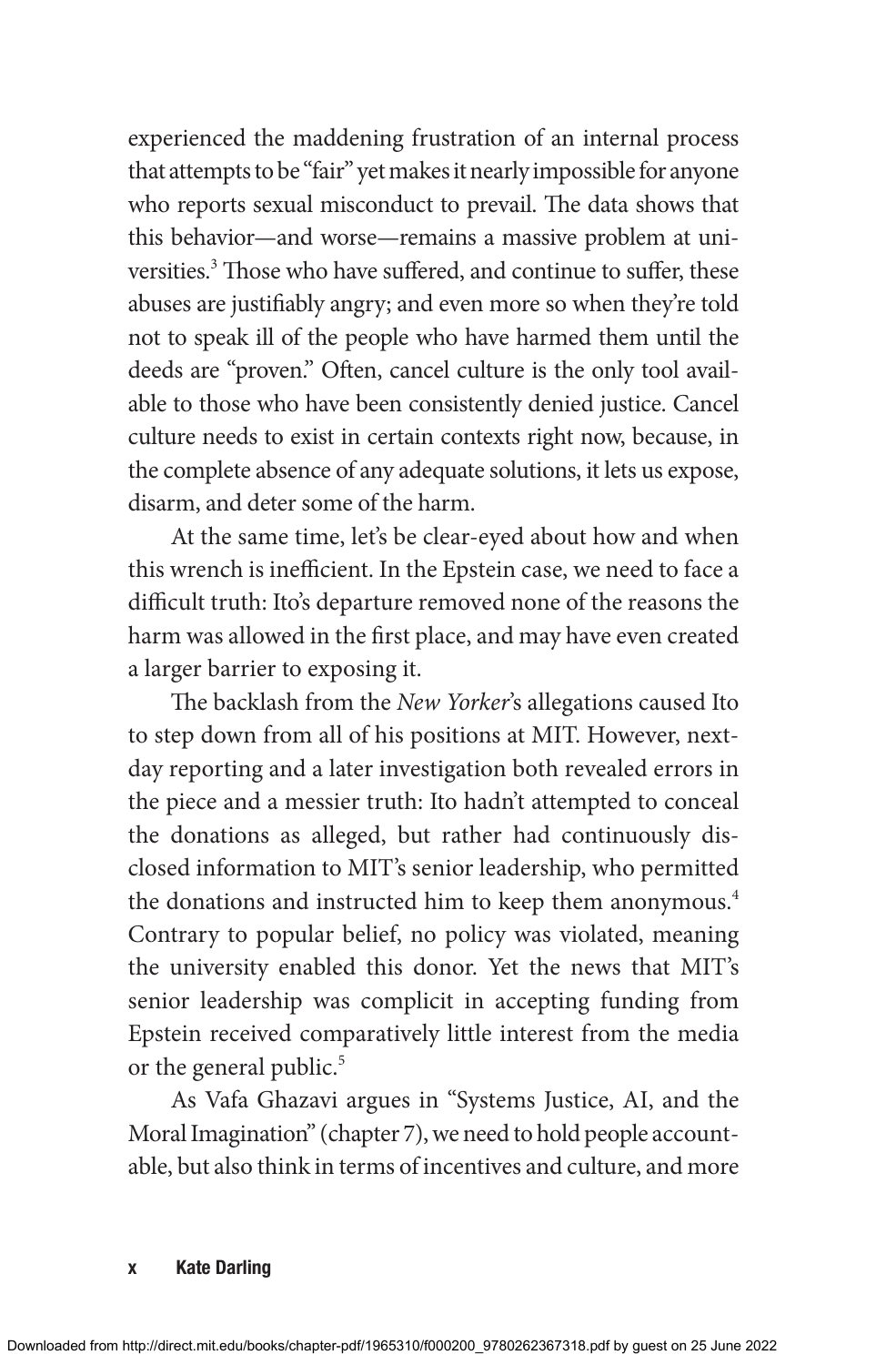holistically than simply unleashing our moral judgment on good and bad actors. It's ludicrously unfair to ask those who have been harmed to do this labor. At the same time, if we focus the majority of our attention and effort on an individual enabler, we may never see the change we deserve.

I believe this is especially true in the case of the Epstein money. Science fundraising comprises a system of incentives that too easily and too often lead to morally questionable funding sources and quid pro quos. Universities depend heavily on private donations, with some institutions needing to raise well over a million dollars a day.<sup>6</sup> Private money is what lets schools like MIT provide world-class research and education programs, but it makes them beholden to private donors. Influential networks like Edge, which connects scientists to billionaires, are often boys' clubs, and enablers of abuse.<sup>7</sup> Yet their positions as powerful gatekeepers remain comparatively unnoticed and unchallenged.

To discover during my ongoing sexual harassment case that the Media Lab had also enabled a network that caused so much harm to women was horrifying. And yet, as I've explained elsewhere, I believe that the most effective path forward would have been to hold Ito accountable, not by calling for his resignation but by calling on him to be a desperately needed ally for change.<sup>8</sup> It takes a long time to amass influence at an institution like MIT. During nearly ten years at the Media Lab, I often witnessed Ito take risks to put his support behind what he knew was right, without expecting or receiving credit and sometimes at personal expense to himself. My sexual harassment case was the final instance of this I would bear witness to at the Institute.

Ghazavi offers an apt description of the problem: We take individuals to task when their actions rise above a threshold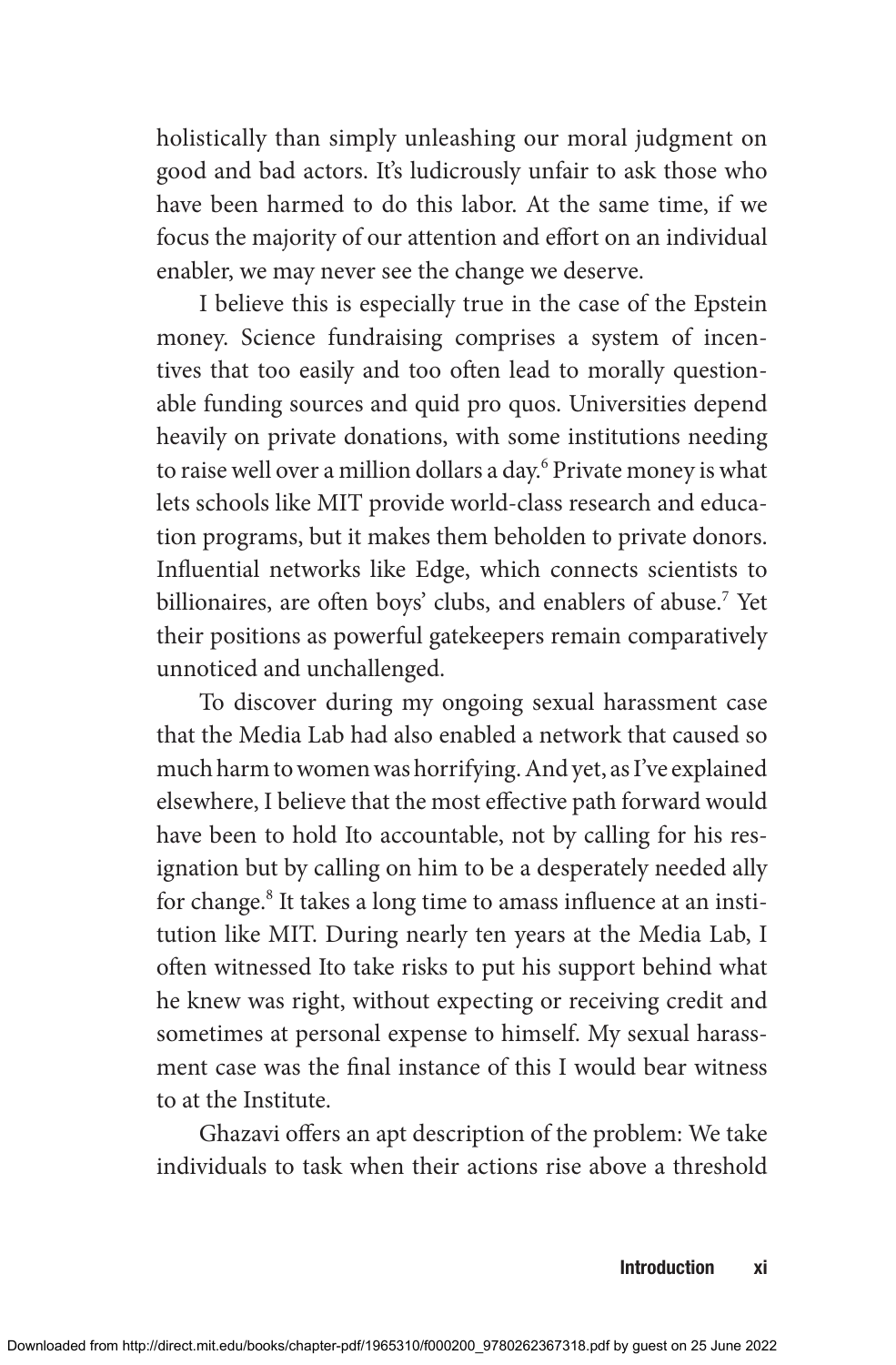for wrongdoing, but we do little to address the systemic harm. He writes, "The default becomes to blame a few exceptional wrongdoers, such as those most clearly linked to the endpoint of harm, rather than to see the wholeness of the situation." Ghazavi suggests a way forward by focusing on our collective moral responsibility, citing political theorist Iris Marion Young: "All those who contribute by their actions to structural processes with some unjust outcomes share responsibility for the injustice."

In the Epstein case, Ito stepped forward to take responsibility for a grave injustice. He was publicly flame-torched and then the issue was dropped. The worrying trend that remains is that universities will keep doing the same old business. In the wake of this scandal, the incentives are set for them to double down on hiding, denying, and—if caught—finding a scapegoat. Because we know that's all that's needed to satisfy the public. Because we're not demanding anything more nuanced than for a head to roll. Because we're not demanding solutions to the systemic problems in university fundraising and the participation in misogynist networks of influence and power. After all, that would be really complicated.

This is not a defense of Joi Ito's actions or his part in upholding a system that enables harm and abuse. It is a condemnation of that system and a call to all of us, especially those of us with a relative amount of power, to think about how to most effectively dismantle it.

\*\*\*

When I was approached by the MIT Press, I thought long and hard about whether to write this introduction. I didn't make the decision lightly, and I certainly didn't do so without thinking of those who have been harmed, and how this part of the

## xii Kate Darling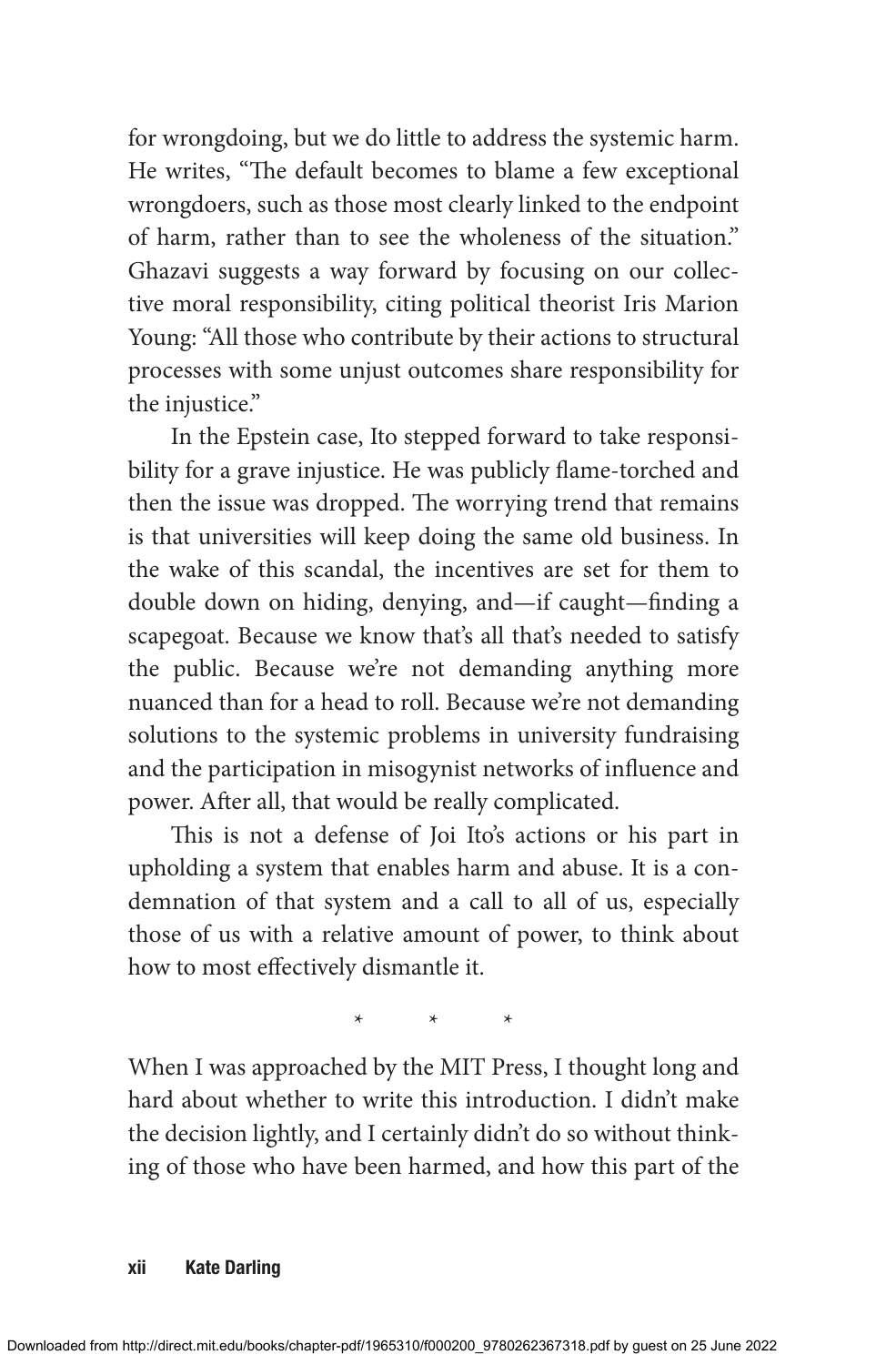story doesn't center them the way our main narratives should. I decided to write it nevertheless, because I feel the consequences that played out in the wake of the Epstein debacle are so deeply (and ironically) interwoven with the subject of this book: reductionism. And with what we might reflect on, and learn from, an attempt to resist it.

The biggest question this book poses is: How do we fight for true and lasting change and resist our inherent temptation to simplify, to see things in black and white? Whether in our responses to harm or in the future of the technology we're building, this is possibly the biggest challenge we face: understanding when wrenches are useful and setting them aside when not. In Ito's reflections in the appendix, he acknowledges that reduction can have utility. Still, he says, the truth is deeper than that. I think this is right. I believe the hard truth is that if we, as a society, want to create real change and a better future, we need to resist some of the reduction around us, and do whatever is in our power to push for broader solutions. May this book, *Against Reduction*, guide us in recognizing some of the complex systems we operate in, so that we can start working our way toward a better world.

## Notes

1. Ronan Farrow, "How an Élite University Research Center Concealed Its Relationship with Jeffrey Epstein," *New Yorker*, September 7, 2019, [https://www.newyorker.com/news/news-desk/how-an-elite-university](https://www.newyorker.com/news/news-desk/how-an-elite-university-research-center-concealed-its-relationship-with-jeffrey-epstein) [-research-center-concealed-its-relationship-with-jeffrey-epstein](https://www.newyorker.com/news/news-desk/how-an-elite-university-research-center-concealed-its-relationship-with-jeffrey-epstein).

2. Aja Romano, **"**Why We Can't Stop Fighting about Cancel Culture: Is Cancel Culture a Mob Mentality, or a Long Overdue Way of Speaking Truth to Power?," Vox, December 30, 2019, updated August 25, 2020, [https://www.vox.com/culture/2019/12/30/20879720/what-is-cancel](https://www.vox.com/culture/2019/12/30/20879720/what-is-cancel-culture-explained-history-debate) [-culture-explained-history-debate.](https://www.vox.com/culture/2019/12/30/20879720/what-is-cancel-culture-explained-history-debate)